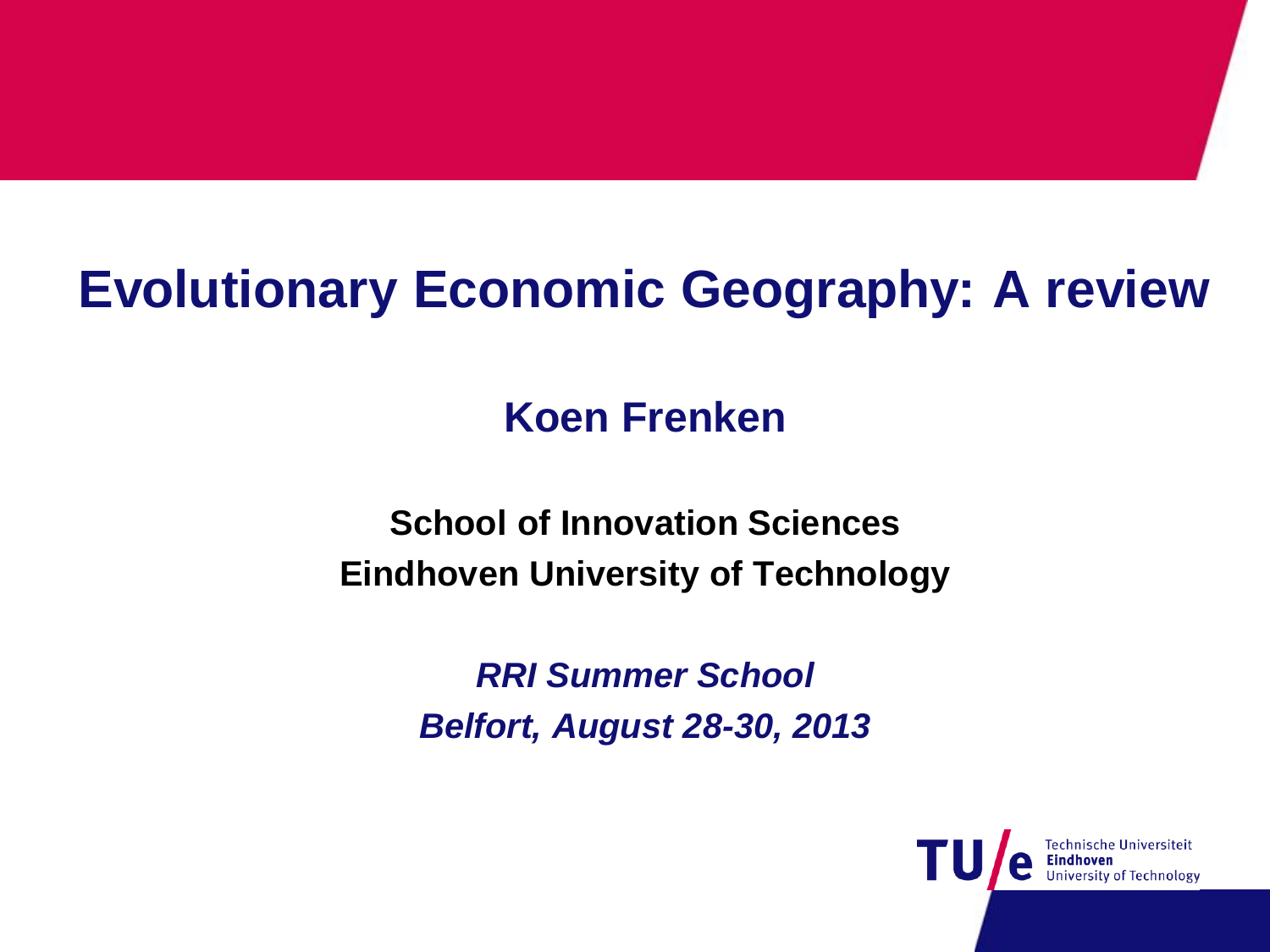#### **Selected list of publications**

- **Boschma and Lambooy (1999)** *Journal of Evolutionary Economics*
- **Boschma and Frenken (2006)** *Journal of Economic Geography*
- **Martin and Sunley (2006)** *Journal of Economic Geography*
- **Special issue in** *Journal of Economic Geography* **(2007)**
- **Special issue in** *Economic Geography* **(2009)**
- **Boschma and Martin (eds.) (2010)** *Handbook on Evolutionary Economic Geography,* **Edward Elgar**
- **Boschma and Frenken (2011)** *Journal of Economic Geography*
- **Papers in Evolutionary Economic Geography** *http://econ.geo.uu.nl/peeg/peeg.html*

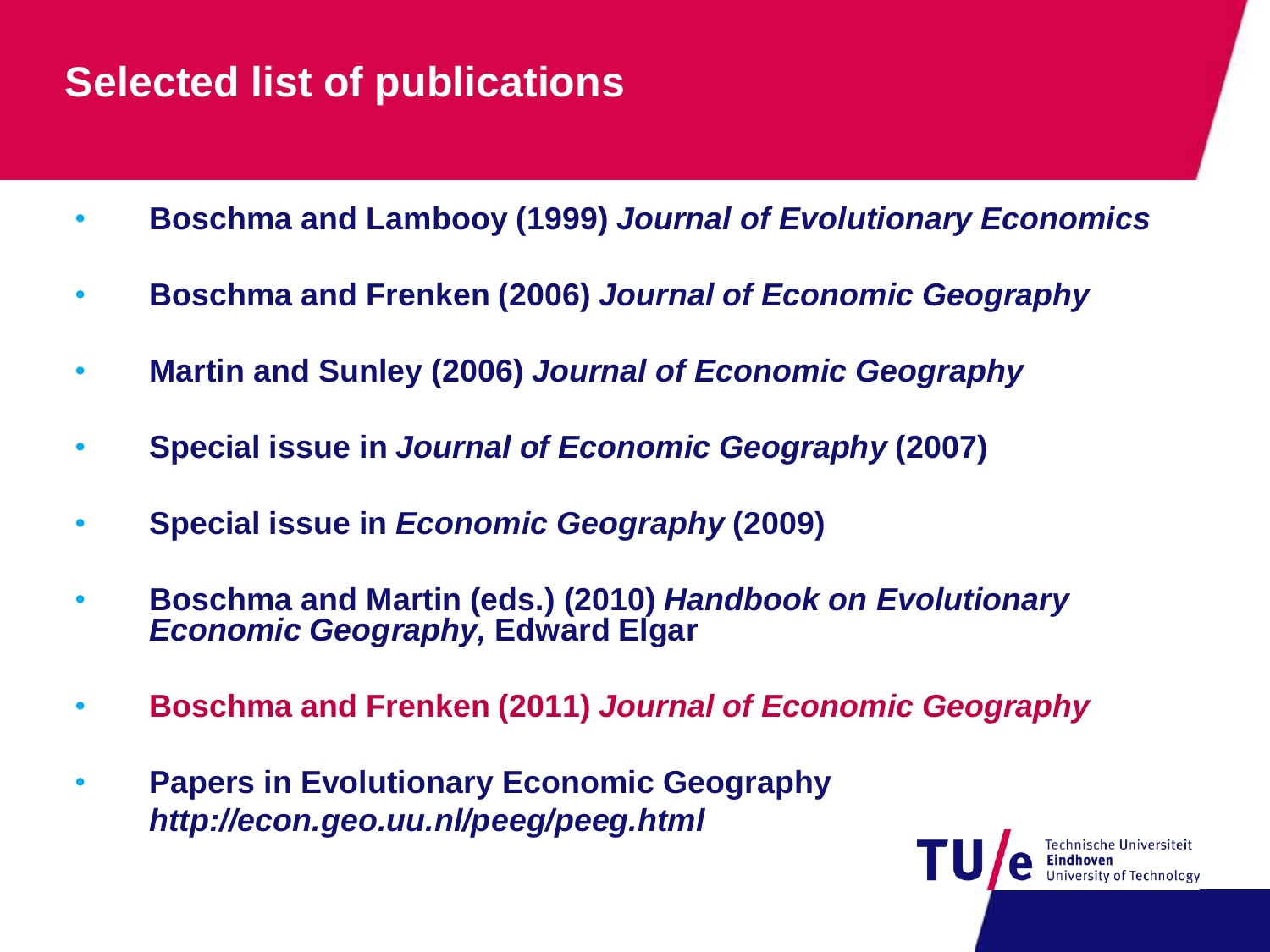## **Evolutionary Economic Geography**

- **EEG combines evolutionary economics and economic geography**
- **Its ambition is to provide a general framework to understand economic processes in both historical and spatial contexts**
- **It reasons from the past to explain the present: "the explanation to why something exists intimately rests on how it became what it is" (Dosi, 1997,** *Economic Journal***)**
- **It reasons from firm demography (entry-exit, spinoff, M&A)**
- **Dynamics stem from the recombination and selective transmission of knowledge and routines among firms in space and time**
- **EEG explains the uneven spatial distribution of economic activity as the outcome of contingent, yet path-dependent historical processes**
- **Applications: clusters, networks, regional growth**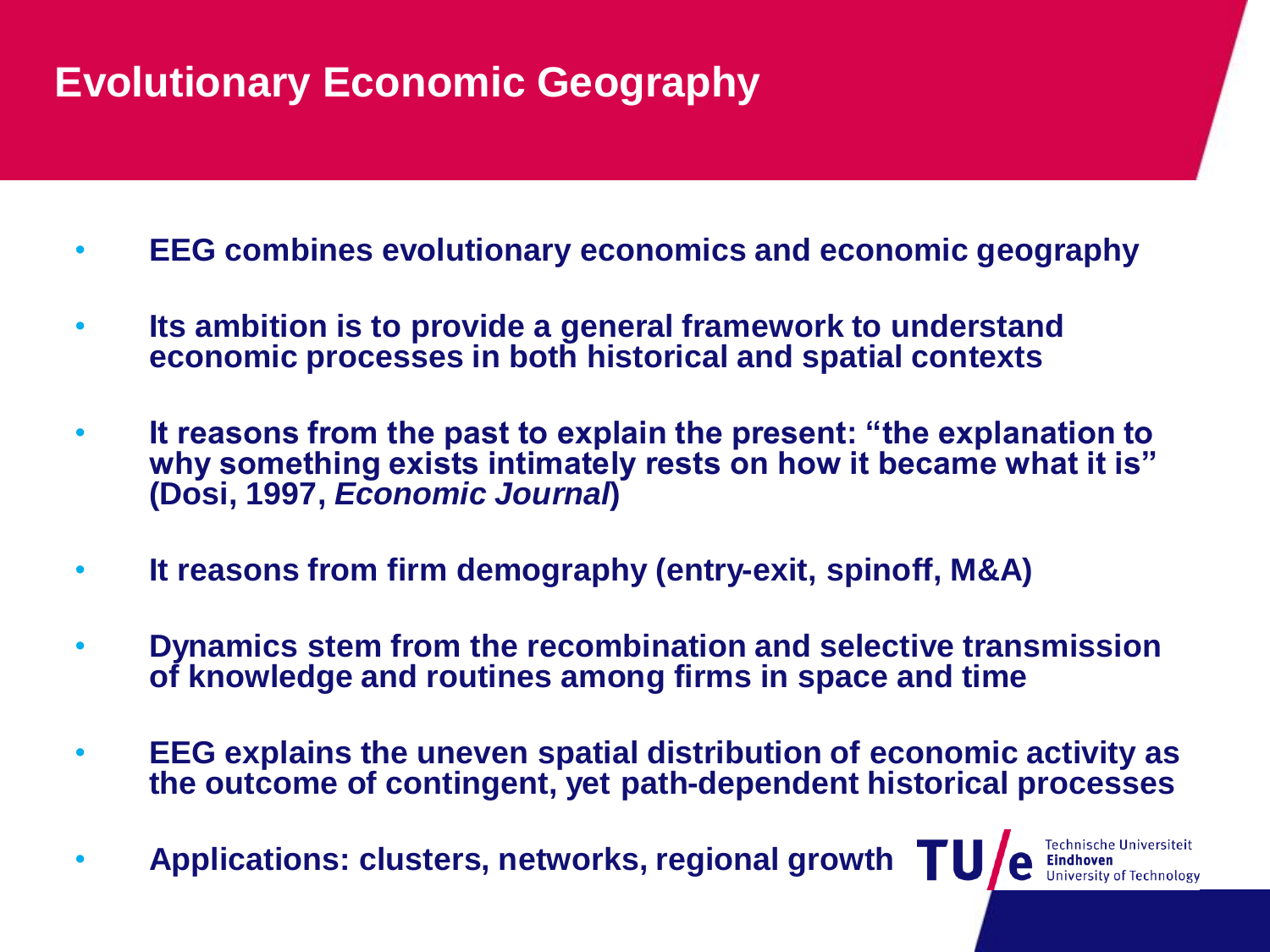#### **Comparison**

|                        | <b>Neoclassical</b>     | <b>Institutional</b>    | <b>Evolutionary</b>                        |
|------------------------|-------------------------|-------------------------|--------------------------------------------|
|                        | (economics)             | (geography)             | (innovation studies)                       |
| <b>Methodology</b>     | Deductive               | Inductive               | <b>B</b> oth                               |
|                        | Formal modelling        | Appreciative theorizing | <b>B</b> oth                               |
| <b>Key assumptions</b> | <b>Optimising agent</b> | Rule-following agent    | Satisficing agent                          |
|                        | A-contextual            | Contextual (Macro)      | Contextual (micro)                         |
| <b>Time</b>            | Equilibrium analysis    | Static analysis         | Out-of-equilibrium analysis                |
|                        | Micro-to-macro          | Macro-to-micro          | Recursive                                  |
| <b>Geography</b>       | <b>Neutral</b> space    | Real place              | Neutral space $\longrightarrow$ Real space |
|                        | <b>Transport costs</b>  | Place dependence        | Path dependence                            |

TU,

e

Technische Universiteit<br>**Eindhoven**<br>University of Technology

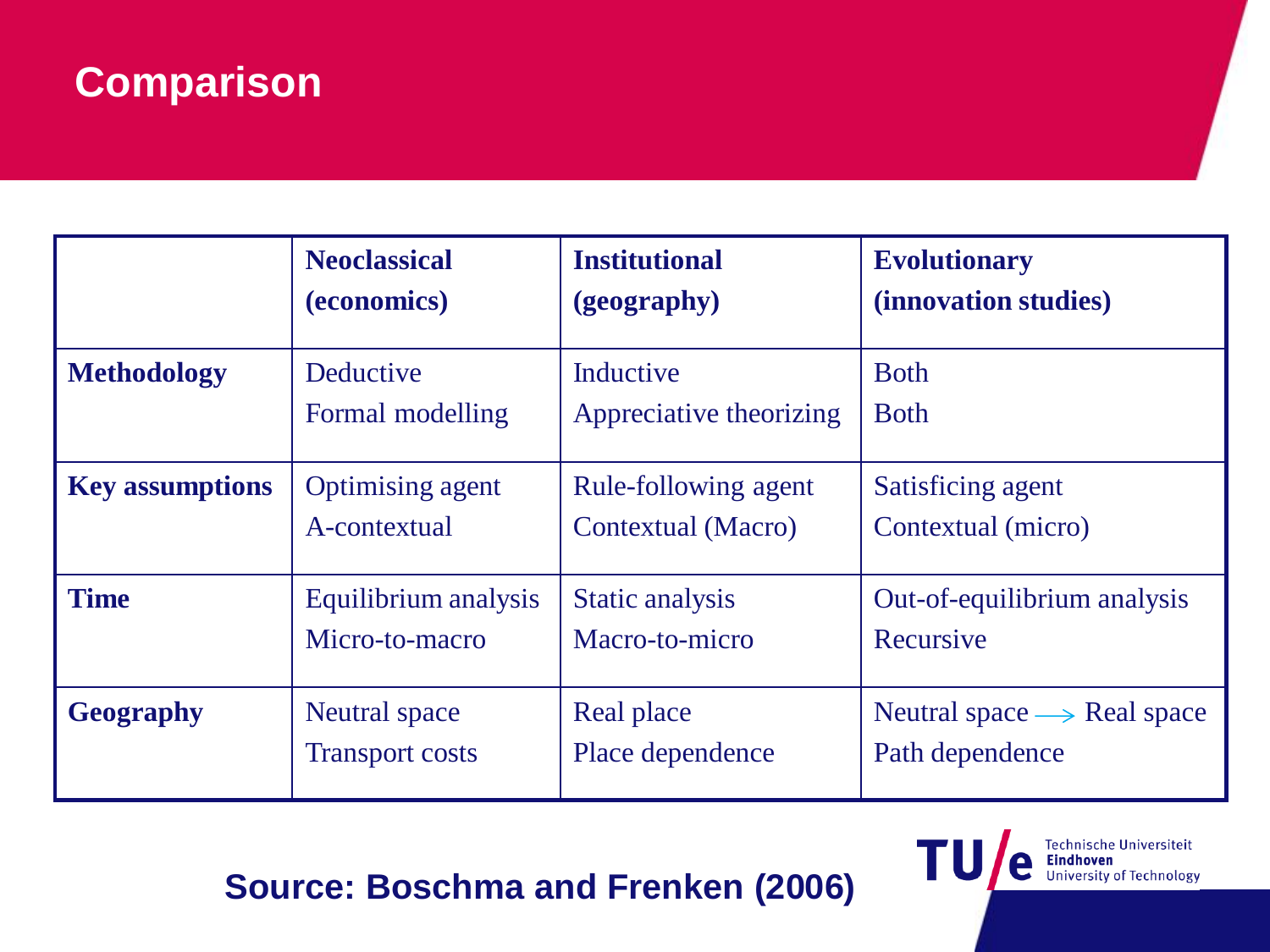#### **Structure of the remainder of the lecture**

**Three main empirical contributions of EEG thus far:**

- **1. clustering as an evolutionary process**
- **2. structure and evolution of networks in space**
- **3. agglomeration externalities and regional growth**

**See: Boschma and Frenken (2011)** *Journal of Economic Geography*

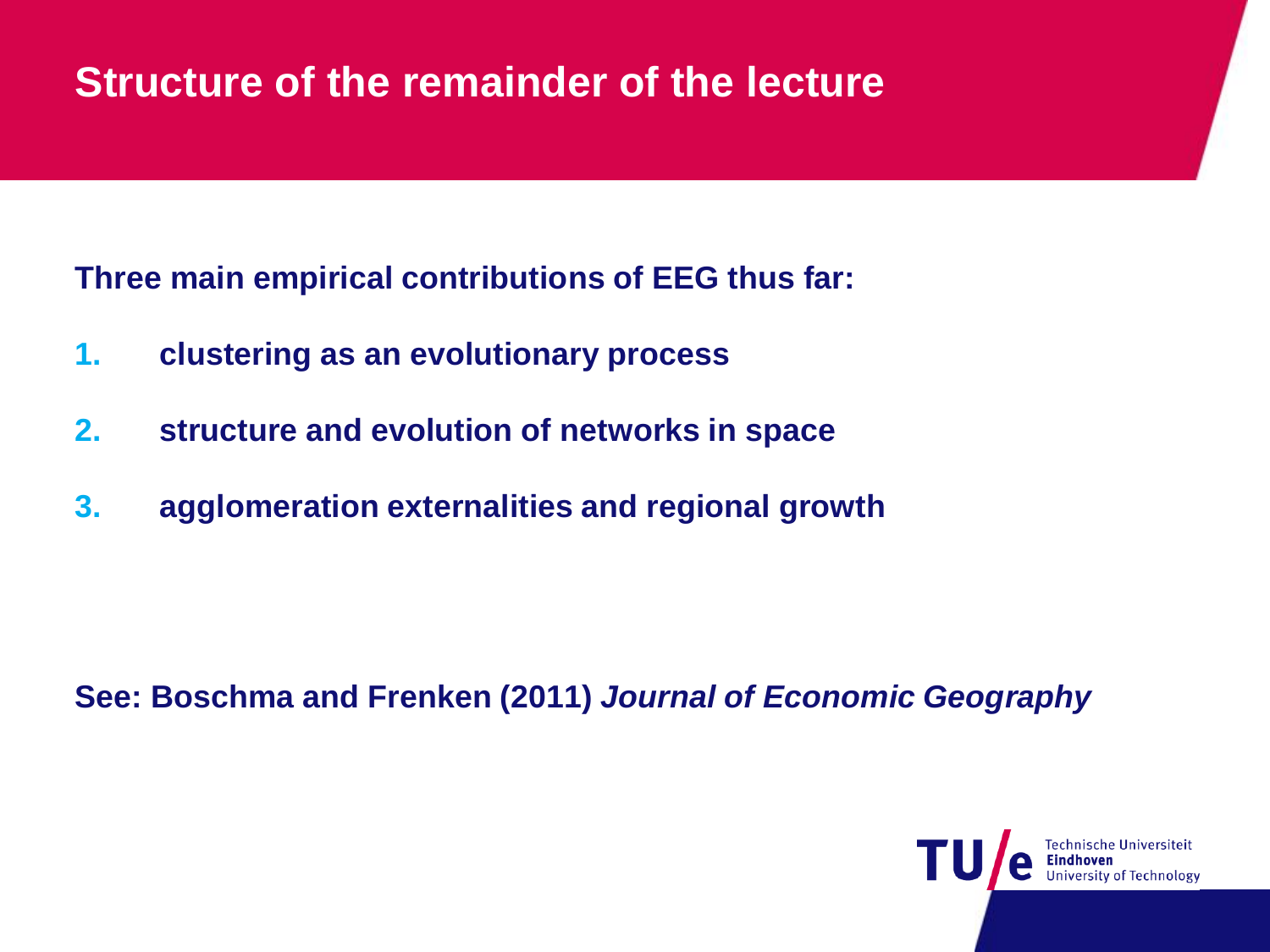### **Clustering as an evolutionary process**

- **regional entry rates depend on number of existing firms in the industry and related industries (organizational-ecological principle)**
- **spinoff dynamics: successful firms produce more and more successful spinoffs at the regional level (evolutionary principle)**
- **WLO: a cluster emerges almost randomly from few successful firms**
- **little evidence, if any, for localization economies**
- **location of clusters is largely random, though regions with related industries have a higher probability to create a new industry (Klepper 2007** *Management Science,* **and the famous "Detroit-dummy")**
- **industry evidence: cars, tire, semiconductors, publishing, laser, fashion design, video game, plastics, etc. (for a review Frenken et al. 2011** *Ecis working paper series***, Eindhoven)**

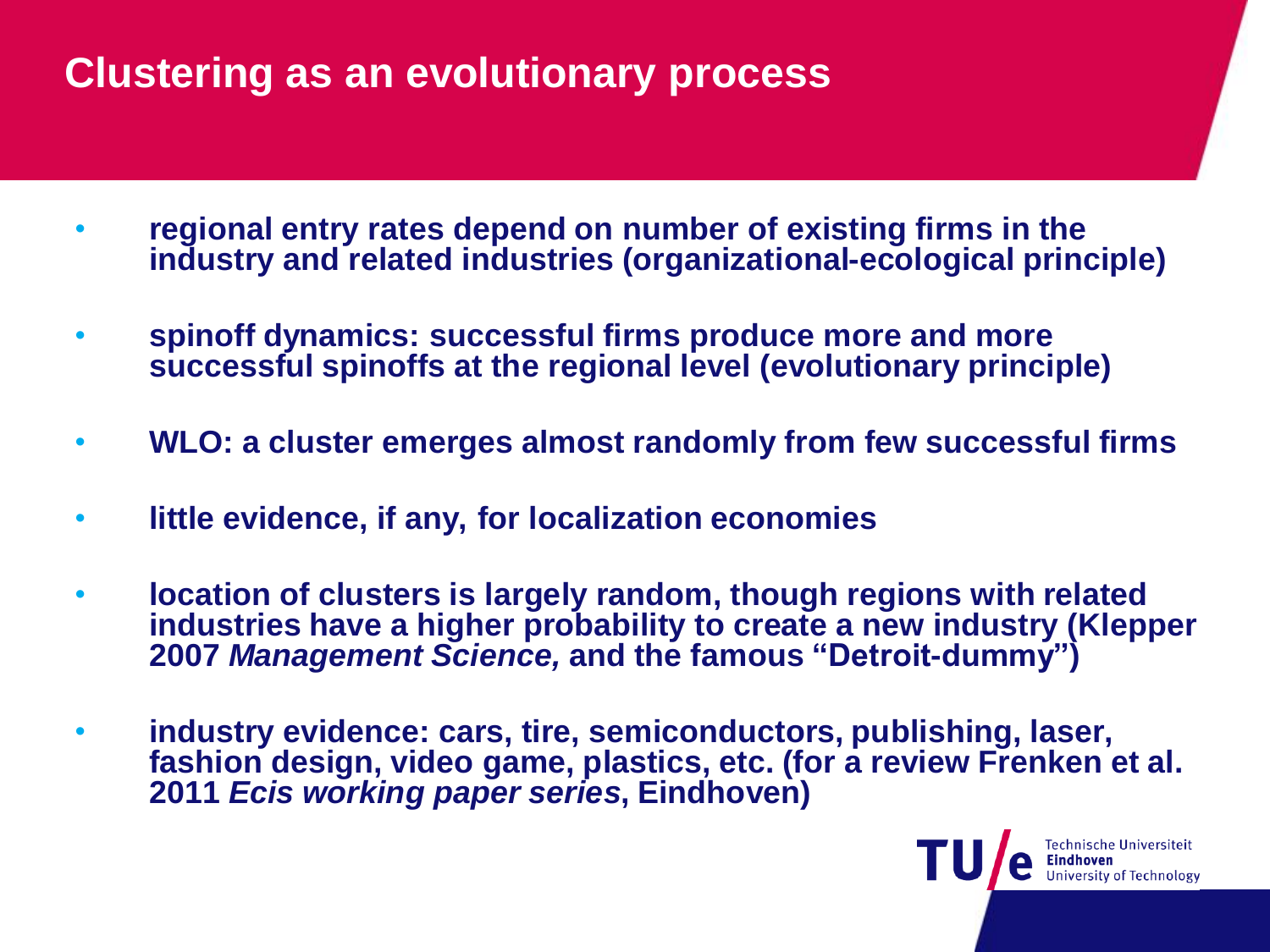#### **questions that remain**

- **true for each industry?**
- **what spinoffs really inherit from parent organizations?**
- **endogeneity: do better organizations attract better employees in the first place?**
- **what determines the fidelity of transmission?**
- **what are policy implications for firms and governments?**

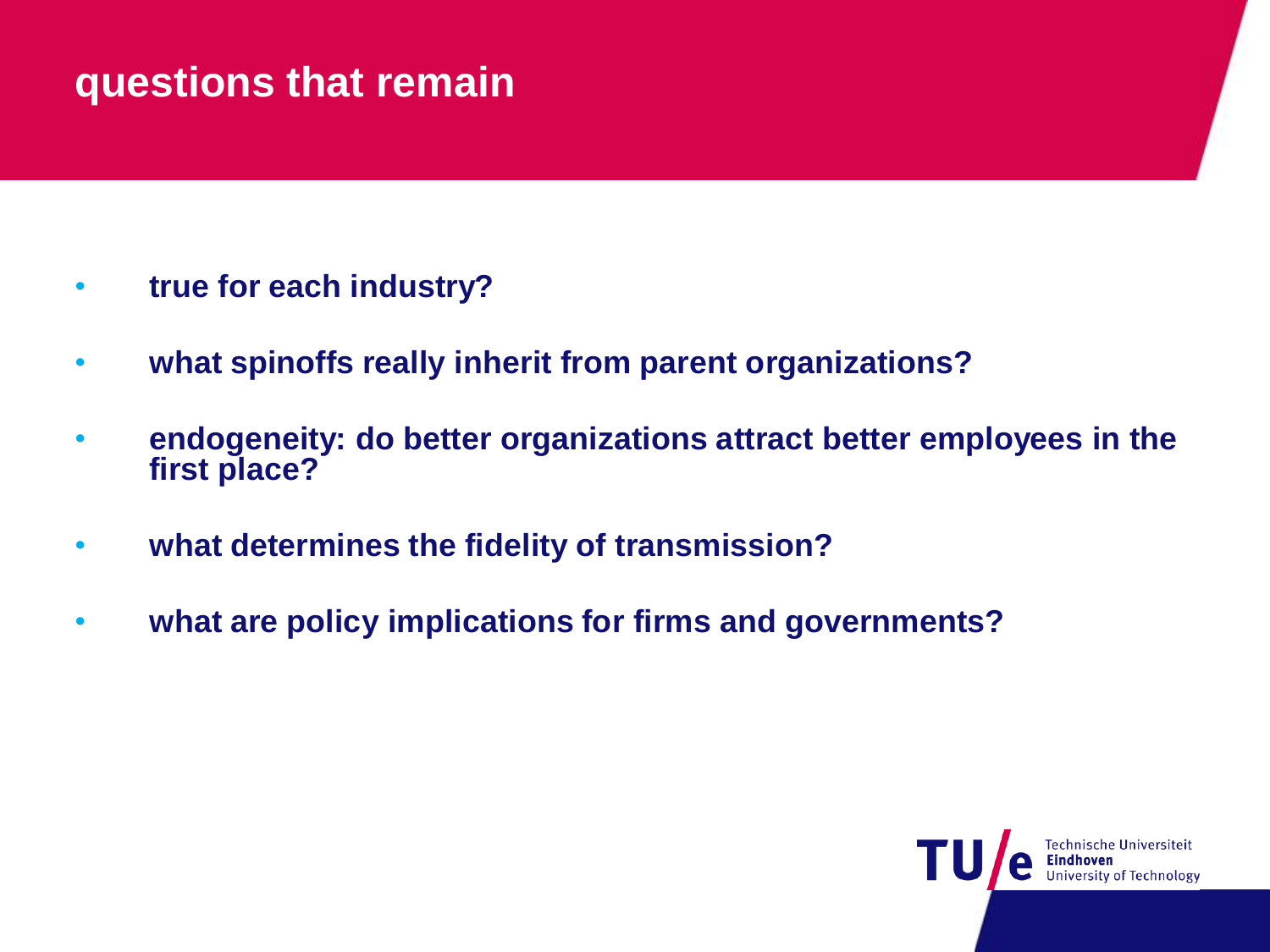#### **Structure and evolution of networks**

- **Firm heterogeneity: some (cluster) firms are strongly connected, while others are not (Giuliani 2007,** *Journal of Economic Geography***)**
- **Network formation (Balland 2012,** *Regional Studies***)**
	- **firm features (e.g. absorptive capacity)**
	- **proximity (geographical proximity being only one of them)**
	- **Structural characteristics (preferential attachment, closure)**
- **Long-term evolution of networks (Balland et al. 2013,** *Journal of Economic Geography;* **Ter Wal 2013** *Journal of Economic Geography***)**
	- **Proximity changes as a consequence of network linkages**
	- **Effect of proximity may change over the lifecycle**

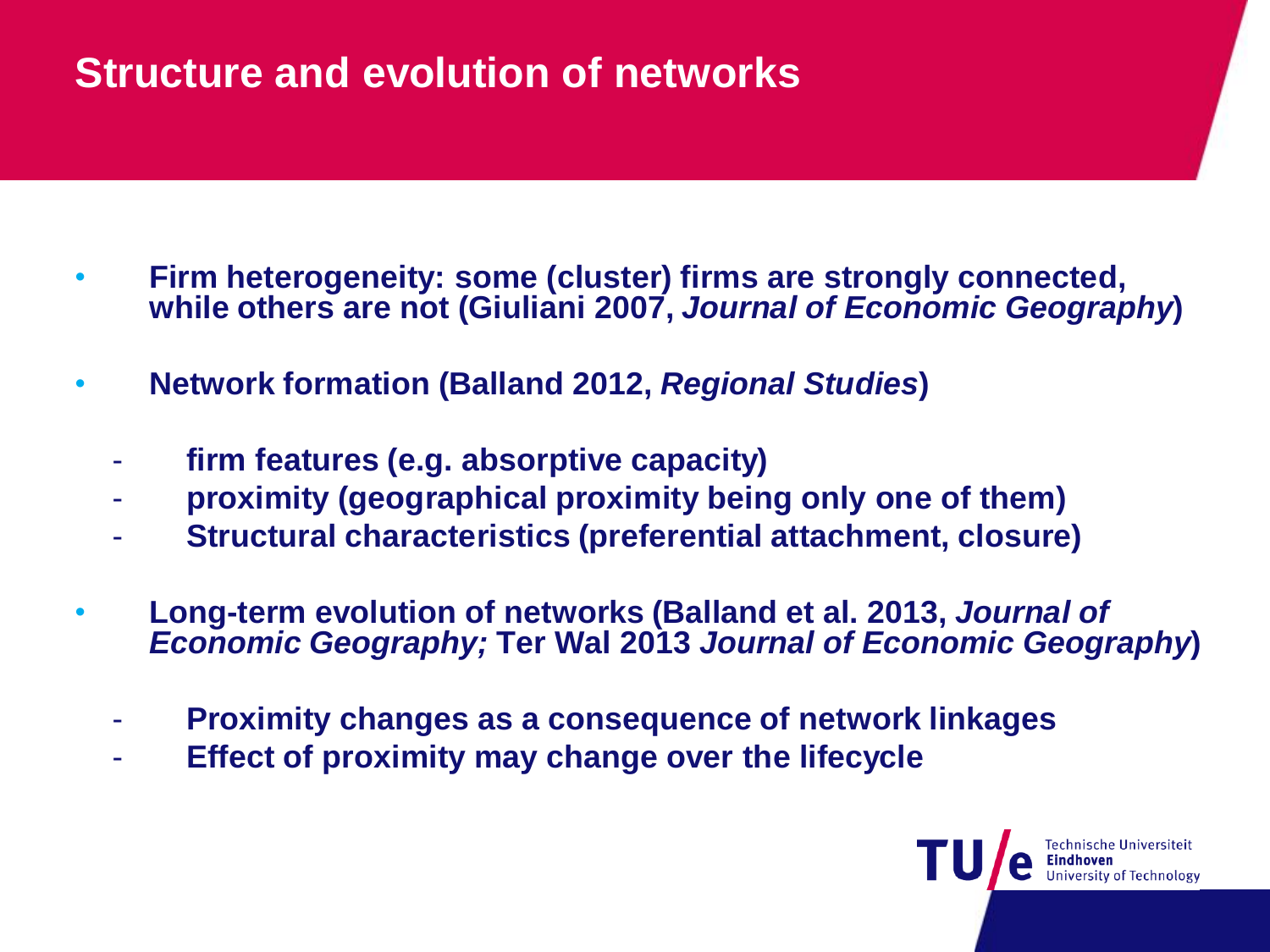## **Hardeman, Frenken, Nomaler, Ter Wal, 2012. "A proximity approach to territorial innovation systems"**

- **Example of recent work:**
- **PhD thesis 2013 Sjoerd Hardeman Eindhoven University of Technology**
- **Explaining network relations by (Boschma 2005,** *Regional Studies***)**
	- **Cognitive proximity**
	- **Social proximity**
	- **Institutional proximity**
	- **Organizational proximity**
	- **Geographical proximity**
- **Characterizing "mode 1" and "mode 2" knowledge production (Gibbons et al. 1994,** *The New Production of Knowledge***, Sage)**
- **Comparative analysis (e.g., Europe – North America)**

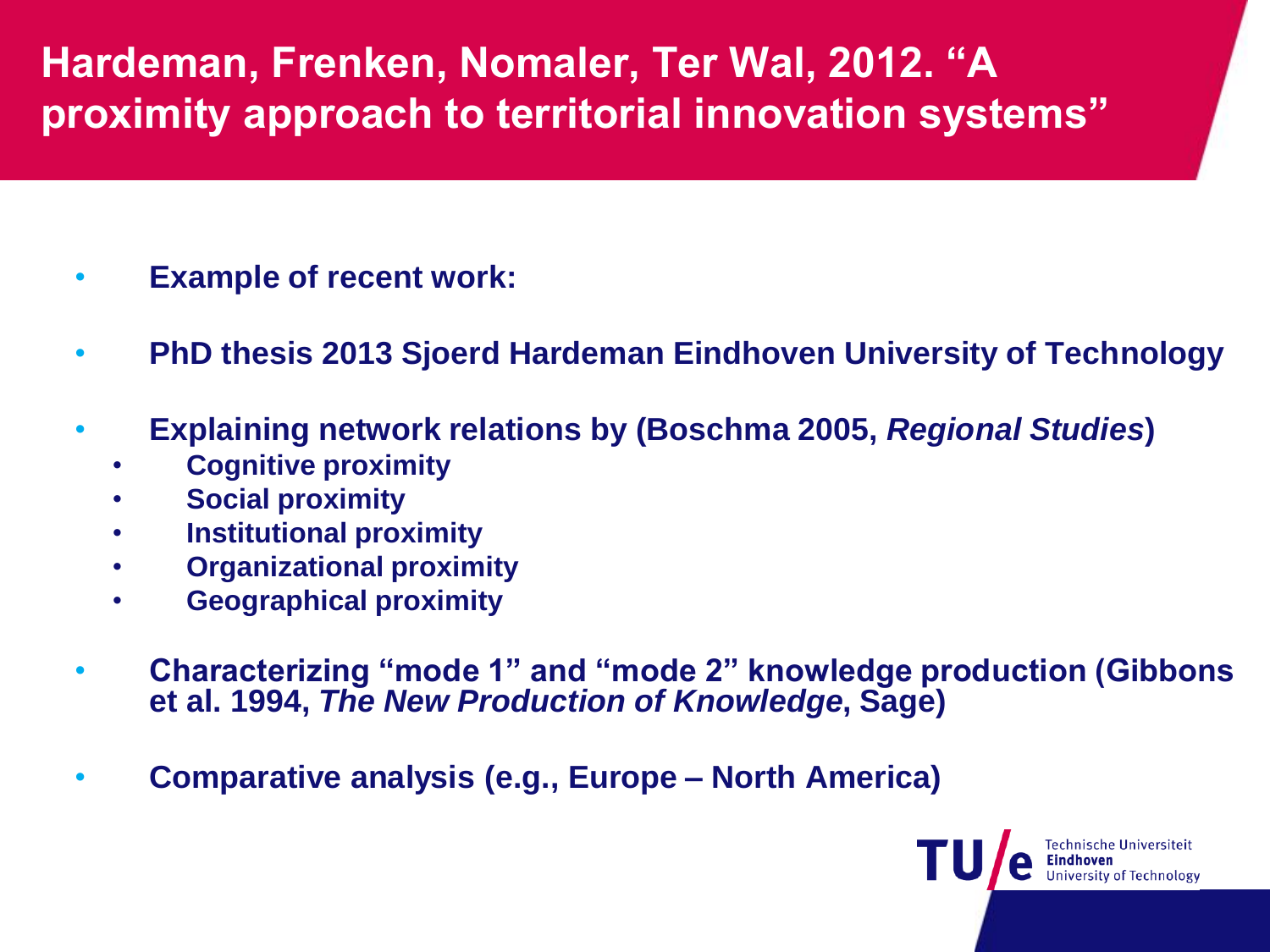#### **Questions that remain**

- **what is going on in networks, anyway?**
- **directed or undirected networks?**
- **endogeneity: do networks enhance performance, or do firms want to connect to well-performing firms?**
- **community structures (Girvan and Newman 2002,** *PNAS***)**
- **what about an evolutionary theory of infrastructure networks (PhD thesis 2013 Sandra Vinciguerra at Utrecht University)**

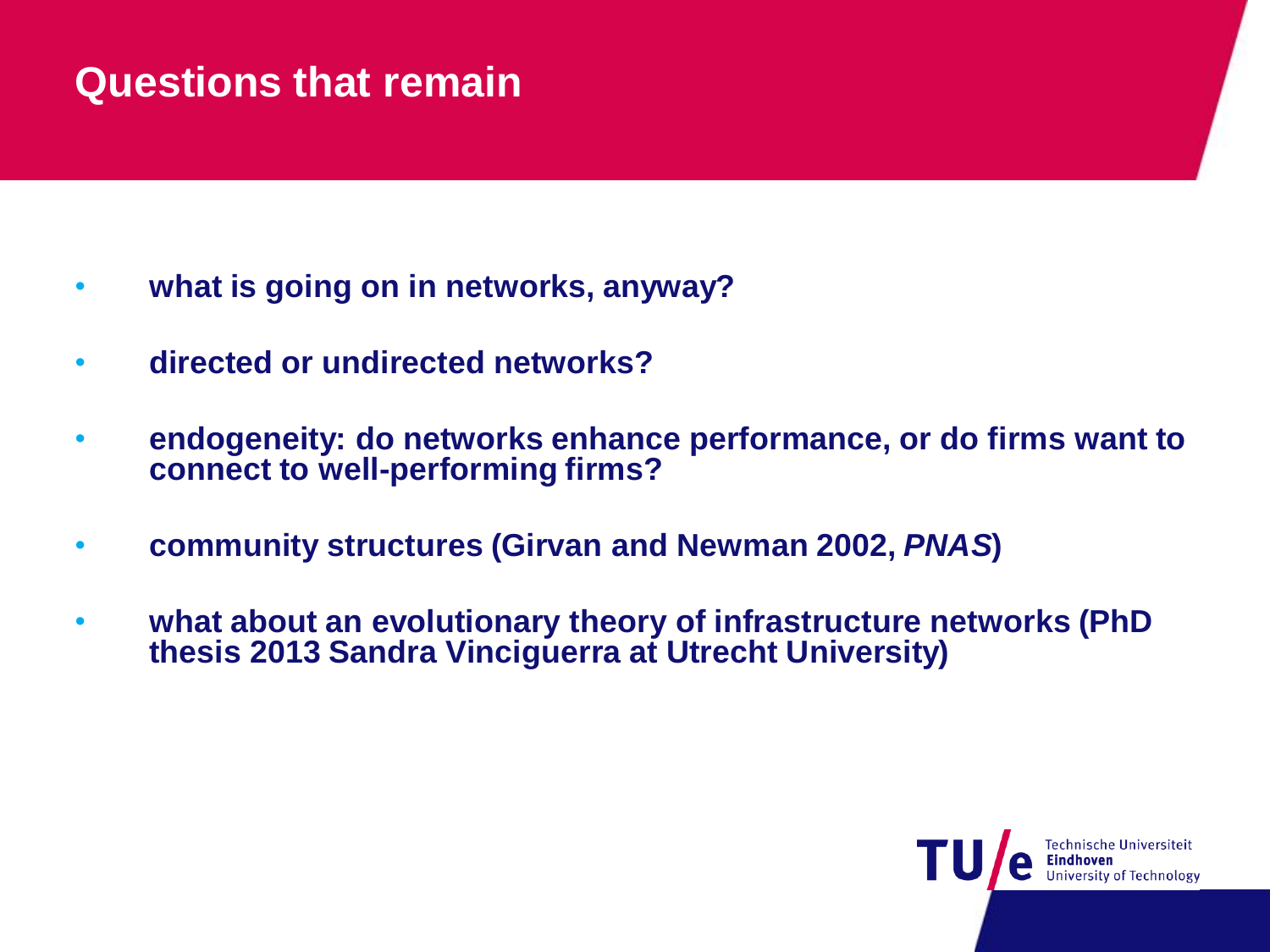## **Agglomeration externalities and regional growth**

- **related variety and spatial externalities**
- **regional growth: not necessarily a question of "MAR externalities versus Jacobs' externalities" (Glaeser et al. 1992,** *Journal of Political Economy***)**
- what matters for regional growth: sectors that are technologically, or **otherwise, related in a region**
- **the higher related variety in a region, the higher regional growth: effective knowledge transfer requires some but not too much cognitive proximity between sectors in a region (Frenken et al. 2007,** *Regional Studies***)**
- **empirical studies on regional growth in the Netherlands, Italy, Finland, Britain, Spain and Germany (for a short review, see Castaldi et al. 2013,** *Ecis working paper series***, Eindhoven)**

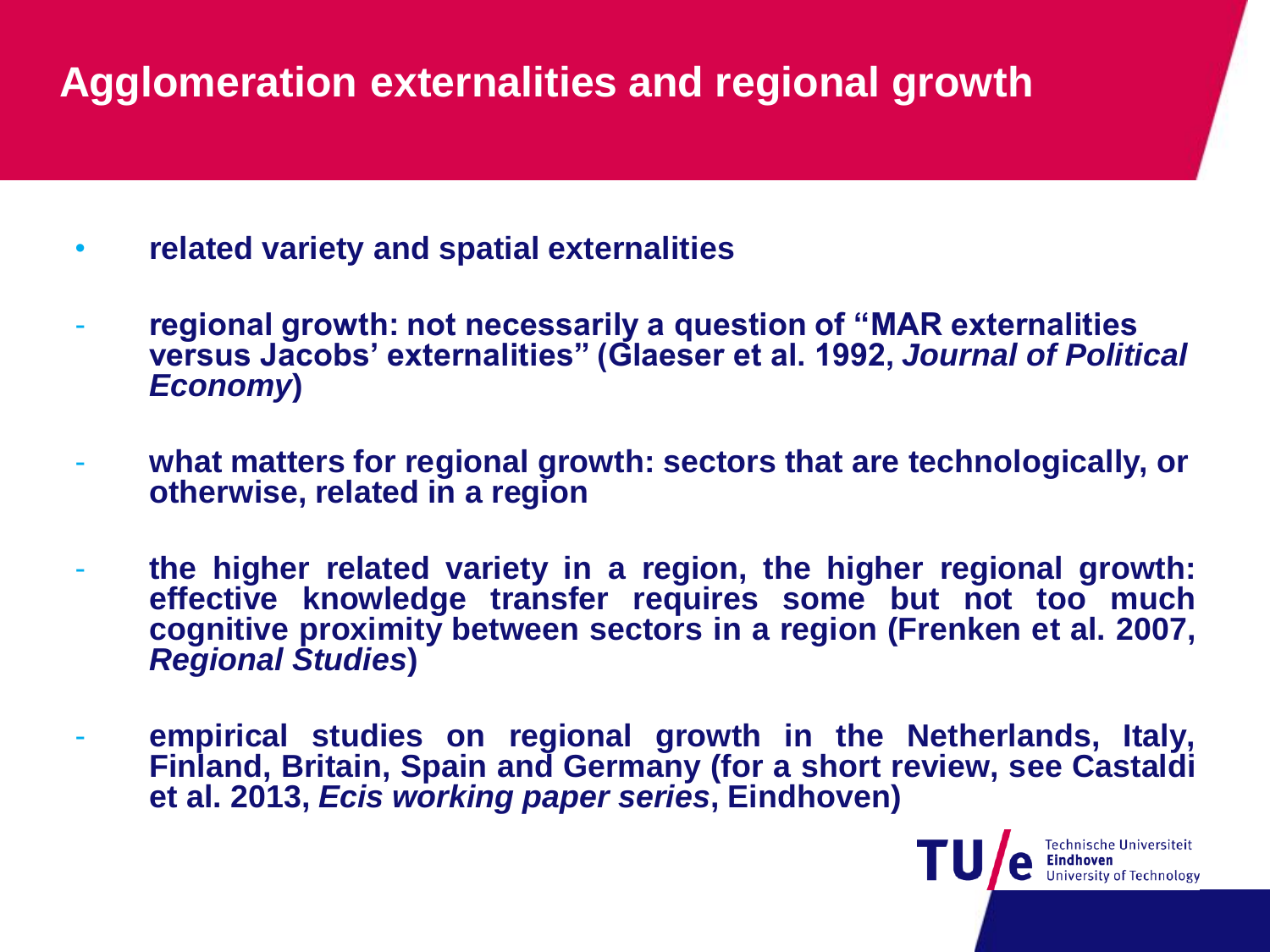## **Castaldi, Frenken, Los, 2013. "Related variety, Unrelated Variety and Technological Breakthroughs"**

• *Ecis working paper series* **2013**

• **Hypotheses:** 

**Related variety facilitates innovation in general,** 

**Unrelated variety facilitates technological breakthroughs**

| <b>DV: NUMPATENTS</b>          |       | Model 1 |          | Model 2 |          | Model 3 |
|--------------------------------|-------|---------|----------|---------|----------|---------|
|                                | b     | p-value | b        | p-value | b        | p-value |
| $RD_{t-1}$                     | 0.170 | 0.000   | 0.017    | 0.511   | 0.021    | 0.455   |
| $RD$ neighbours $_{t-1}$       |       |         | $-0.002$ | 0.904   | 0.001    | 0.964   |
| state dummies                  |       |         | yes      |         | yes      |         |
| trend                          |       |         | 0.042    | 0.000   | 0.041    | 0.000   |
| $UV_{t-1}$                     |       |         |          |         | $-0.358$ | 0.522   |
| $SRV_{t-1}$                    |       |         |          |         | $-0.280$ | 0.576   |
| $RV_{t-1}$                     |       |         |          |         | 0.764    | 0.065   |
| <b>Deviance</b>                | 682   |         | 44       |         | 25       |         |
| df                             | 692   |         | 640      |         | 637      |         |
|                                |       |         |          |         |          |         |
|                                |       |         |          |         |          |         |
| <b>DV: SHARESUPER</b>          |       | Model 1 |          | Model 2 |          | Model 3 |
|                                | b     | p-value | b        | p-value | b        | p-value |
| $RD_{t-1}$                     | 0.098 | 0.000   | 0.084    | 0.005   | 0.105    | 0.001   |
| $RD$ neighbours <sub>t-1</sub> |       |         | 0.015    | 0.263   | 0.012    | 0.379   |
| state dummies                  |       |         | yes      |         | yes      |         |
| trend                          |       |         | 0.117    | 0.000   | 0.099    | 0.000   |
| $UV_{t-1}$                     |       |         |          |         | 2.240    | 0.000   |
| $SRV_{t-1}$                    |       |         |          |         | $-1.292$ | 0.014   |
| $RV_{t-1}$                     |       |         |          |         | 0.127    | 0.774   |
| <b>Deviance</b>                | 2469  |         | 839      |         | 814      |         |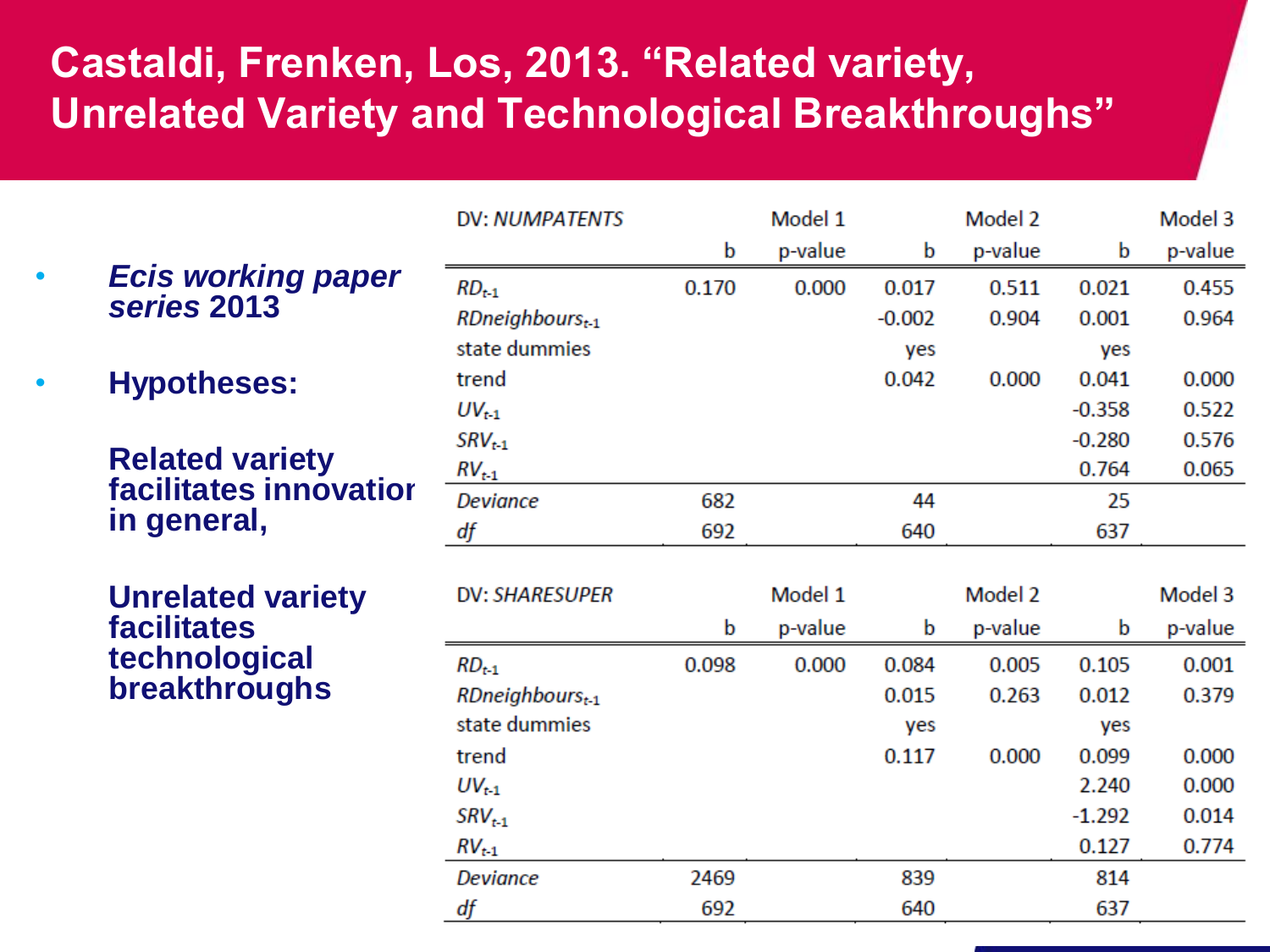## **"Branching"**

• **Countries and regions tend to diversify into related products, and are more successful if doing so (Hidalgo et al. 2007,** *Science***; Neffke et al. 2011,**  *Economic Geography***)**

• **If you are specialised in the more dense parts of the product space, you have more opportunities to diversify and sustain higher growth**

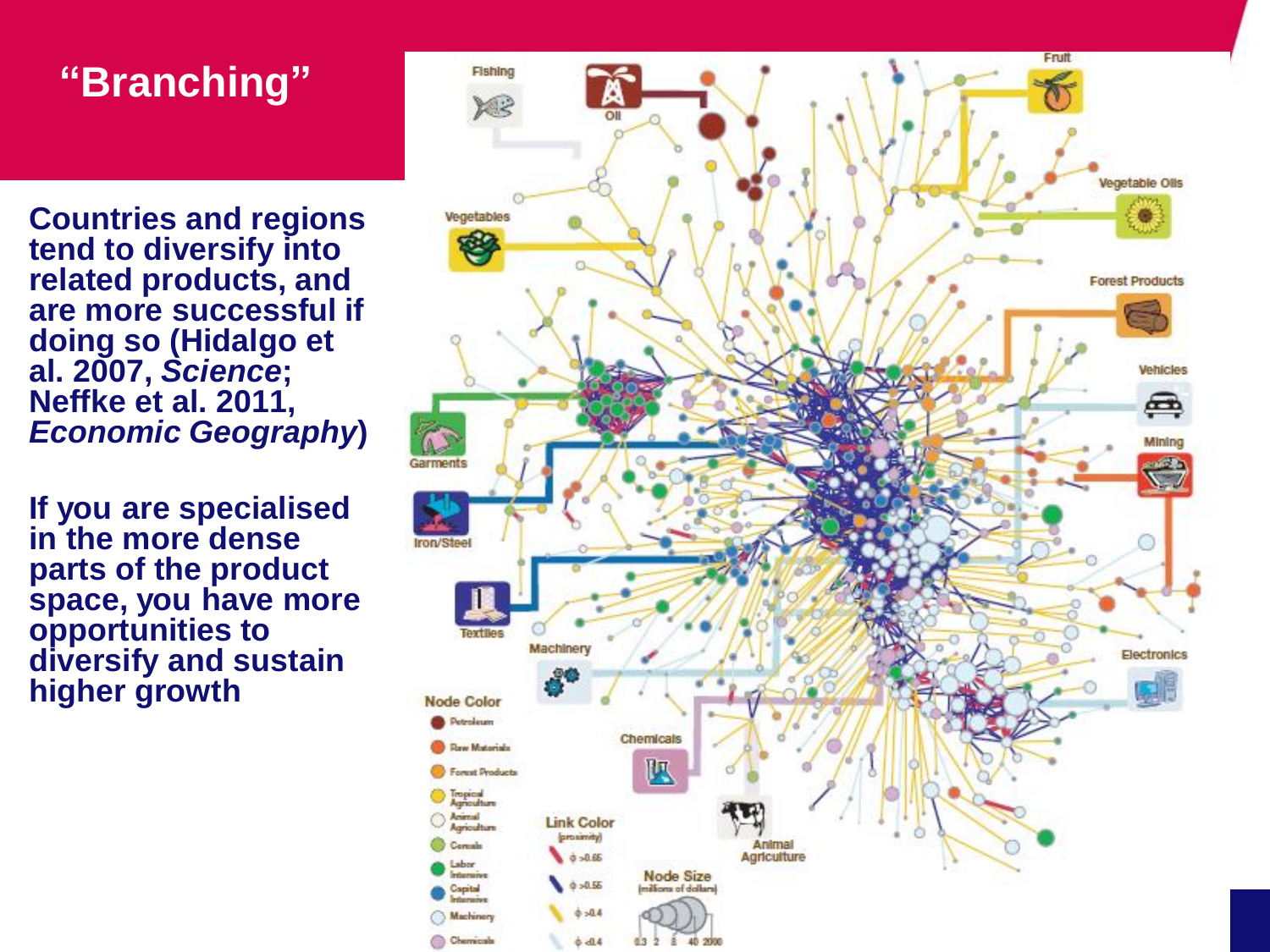#### **questions that remain**

- **How to measure relatedness**
- **need to measure the effect of related variety not only at the regional level but also at the firm level**
- **need to open the black box of local knowledge spillovers between related industries: through which mechanisms (like labor mobility, spinoffs, networks, KIBS, etc.)**
- **need to distinguish between different stages of the industry life cycle: e.g. does related variety matter along all stages of the industry life cycle? (Henderson et al., 1995,** *Journal of Political Economy***)**